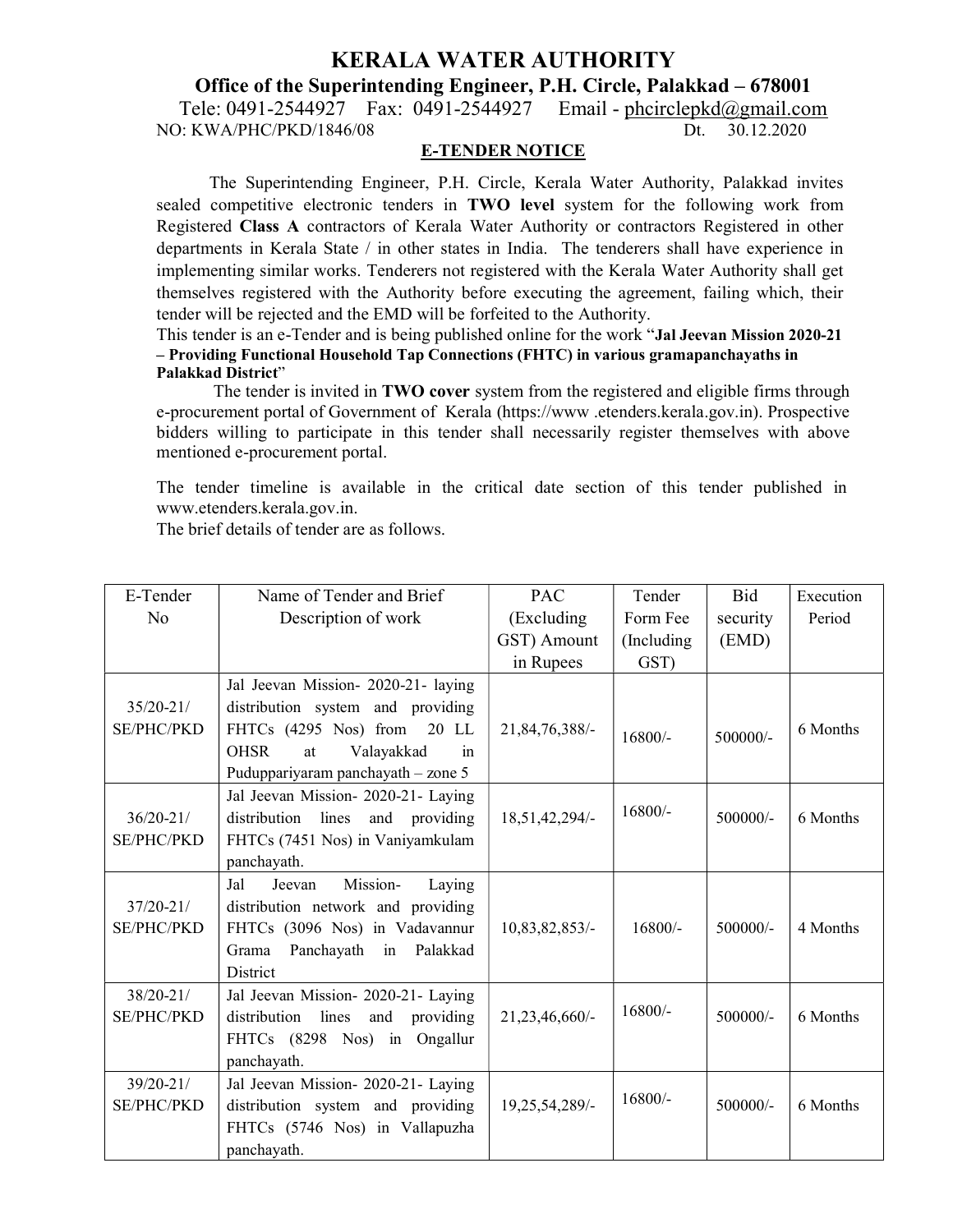| Sale of Tender Documents                                                                      | Documents are available in the site<br>www.etenders.kerala.gov.in for free download                         |  |  |
|-----------------------------------------------------------------------------------------------|-------------------------------------------------------------------------------------------------------------|--|--|
| Tender forms sold and received by                                                             | Superintending Engineer, PH Circle,<br>Kerala Water Authority, Palakkad                                     |  |  |
| Mode of payment (Tender fee & EMD)                                                            | online payment                                                                                              |  |  |
| Site visit                                                                                    | Any working day upto 11.00 A.M. till<br>08.01.2021                                                          |  |  |
| Clarification regarding bid                                                                   | All clarifications sought up to 12 Noon till<br>08.01.2021 will be answered and published in the<br>portal. |  |  |
| Pre bid meeting                                                                               | 11.01.2021, 3.00 PM                                                                                         |  |  |
| Corrigendum                                                                                   | Corrigendum if any will be published in<br>web                                                              |  |  |
| Last date and time of submission of tenders<br>electronically to the tendering Authority      | 20.01.2021 at 3.00 PM                                                                                       |  |  |
| Last date and time of submission of<br>attachments in hard copy to the tendering<br>Authority | 23.01.2021 at 1.00 PM                                                                                       |  |  |
| Date and time of opening of tenders                                                           | 23.01.2021 at 3.00 PM                                                                                       |  |  |
| Validity of Bid(Firm period)                                                                  | 120 days from the last date of submission of<br>bid(electronically)                                         |  |  |
| Place of execution of agreement                                                               | PH Circle, Kerala Water Authority, Palakkad,<br>678001                                                      |  |  |

Interested bidders can get further details regarding the work from the office of the Superintending Engineer, Kerala Water Authority, PH Circle, Palakkad or from the office of the Executive Engineer, Kerala Water Authority, Executive Engineer, Kerala Water Authority, Project Division, Chittur (0492-3296655, Email ID - eeprojectchitur@gmail.com), Executive Engineer, Kerala Water Authority, W.S.P Division, Palakkad (0491-2547044, Email ID - wspdivisionpkd@gmail.com)

### A). Online Bidder registration process:

Bidders should have a Class II or above Digital Signature Certificate (DSC) to be procured from any Registration Authorities (RA) under the Certifying Agency of India. Details of RAs will be available on www.cca.gov.in. Once, the DSC is obtained, bidders have to register on www.etenders.kerala.gov.in website for participating in this tender. Website registration is a onetime process without any registration fees. However, bidders have to procure DSC at their own cost. Bidders may contact e-Procurement support desk of Kerala State IT Mission functioning at Thiruvananthapuram, Ernakulam, Kannur and Malappuram over telephone or through email: etendershelp@kerala.gov.in for assistance in this regard. The contact details are available from the contact us link in the website.

## B). Online Tender Process:

The tender process shall consist of the following stages:

Downloading of tender document: Tender document will be available for free download on www.etenders.kerala.gov.in. However, tender document fees shall be payable at the time of bid submission as stipulated in this tender document.

Publishing of Corrigendum: All corrigenda shall be published on www.etenders.kerala.gov.in and shall not be available elsewhere.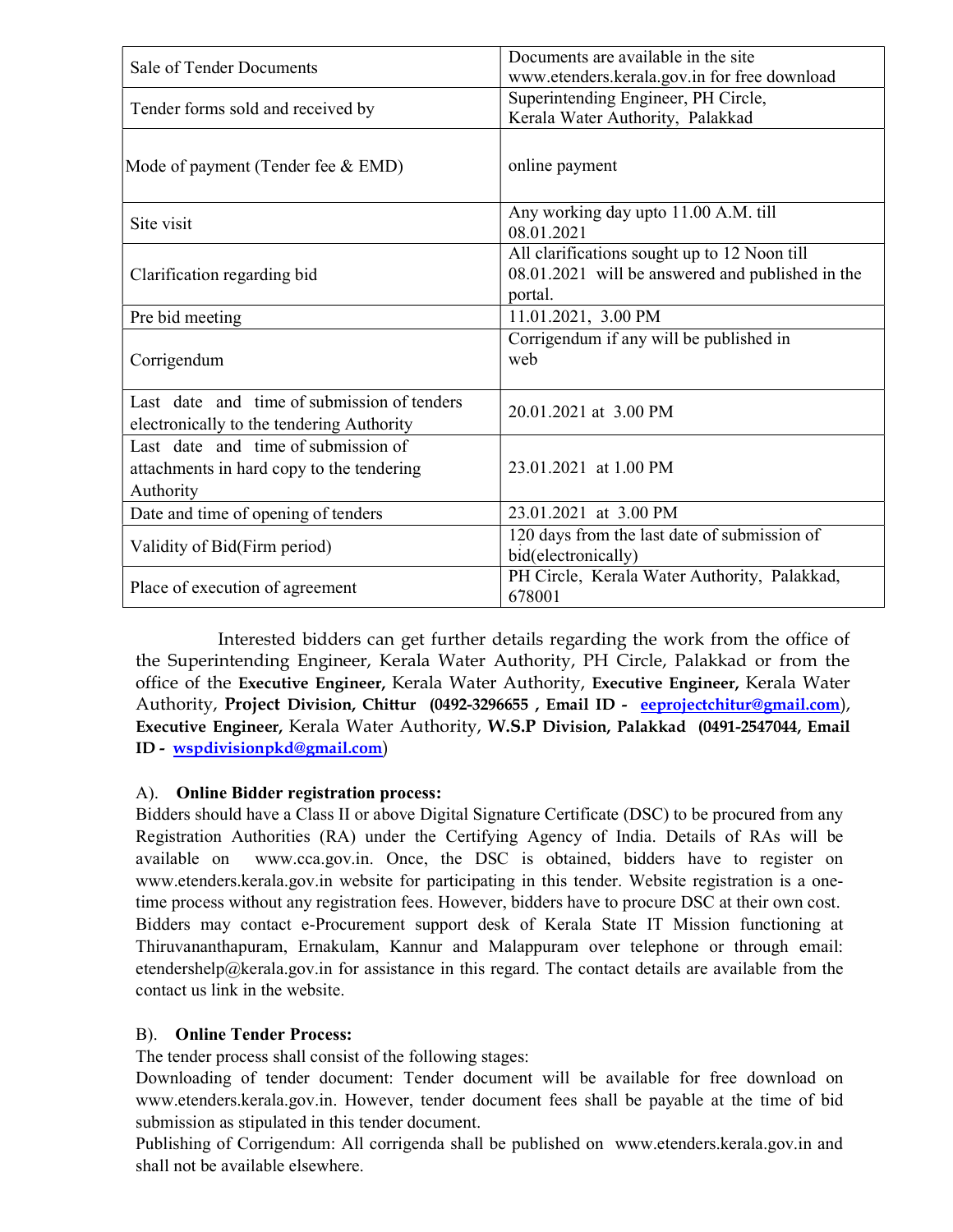Bid submission: Bidders have to submit their bids along with supporting documents to support their eligibility, as required in this tender document on www.etenders.kerala.gov.in. Hard copies of all tender documents and other supporting documents shall be submitted to the tendering authority in the prescribed date. However, the online submitted documents will always supersede the manually submitted hard copies of documents for tender evaluation.

Opening of Technical Bid and Bidder short-listing: The technical bids will be opened, evaluated and shortlisted as per the eligibility and technical qualifications. All documents in support of technical qualifications shall be submitted (online). Failure to submit the documents online will attract disqualification. Bids shortlisted by this process will be taken up for opening the financial bid.

Opening of Financial Bids: Bids of the qualified bidder's shall only be considered for opening and evaluation of the financial bid on the date and time mentioned in critical date's section.

### C). Documents Comprising Bid:

(i). The First Stage (Pre-Qualification or Technical Cover based on 1cover or 2 cover tender system):

Pre-Qualification or Technical proposal shall contain the scanned copies of the following documents which every bidder has to upload:

Document 1 : Scanned copy of duly filled and signed preliminary agreement prepared in Kerala Stamp Paper worth Rs.200/-

Document 2 : Scanned copy of documents to prove eligibility criteria

Document 3: The NIT documents of the work downloaded from the website to agree with the tender conditions

Document : Any other documents as per the requirement of the tender conditions as insisted. …………….. (the number may vary with departments/ PSUs requirement)

Kerala Water Authority doesn't take any responsibility for any technical snag or failure that has taken place during document upload.

(ii). The Second Stage (Financial Cover or as per tender cover system):

The Bidder shall complete the Price bid as per format given for download along with this tender.

Note: The blank price bid should be downloaded and saved on bidder's computer without changing file-name otherwise price bid will not get uploaded. The bidder should fill in the details in the same file and upload the same back to the website.

Fixed price: Prices quoted by the Bidder shall be fixed during the bidder's performance of the contract and not subject to variation on any account. A bid submitted with an adjustable/ variable price quotation will be treated as non - responsive and rejected.

### D). Tender Fee and Earnest Money Deposit (EMD)

 The Bidder shall pay, a tender fee and Earnest Money Deposit (EMD) or Bid Security amount as per the tender documents. The Bid security is required to protect the purchaser against risk of Bidder's conduct, which would warrant the forfeiture of security.

Online Payment modes: The tender fee and EMD can be paid in the following manner through e-Payment facility provided by the e-Procurement system:

State Bank of India (SBI) Internet Banking: If a bidder has a SBI internet banking account, then, during the online bid submission process, bidder shall select SBI option and then select Internet banking option. The e-Procurement system will re-direct the bidder to SBI's internet banking page where he can enter his internet banking credentials and transfer the tender fee and EMD amount.

 National Electronic Fund Transfer (NEFT)/ Real Time Gross Settlement (RTGS):If a bidder holds bank account in a different bank, then, during the online bid submission process, bidder shall select NEFT/ RTGS option. An online remittance form would be generated, which the bidder can use for transferring amount through NEFT/ RTGS either by using internet banking of his bank or visiting nearest branch of his bank. After obtaining the successful transaction receipt no. (UTR),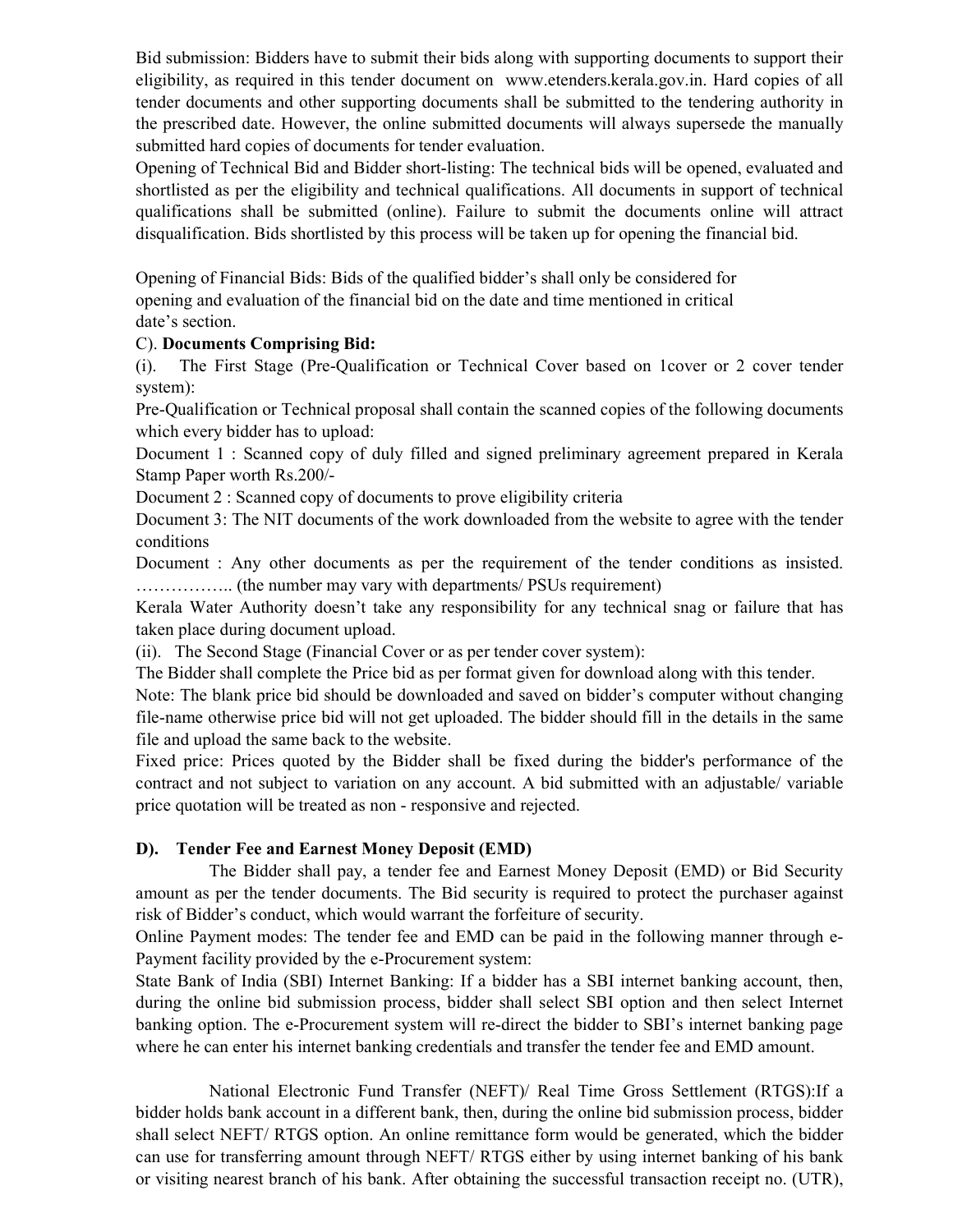the bidder has to update the same in e-Procurement system for completing the process of bid submission. Bidder should only use the details given in the Remittance form for making a NEFT/ RTGS payment otherwise payment would result in failure in e-Procurement system.

As NEFT payment status confirmation is not received by e-Procurement system on a real-time basis, bidders are advised to exercise NEFT mode of payment option at least 48 hours prior to the last date and time of bid submission to avoid any payment issues.

For RTGS the timings that the banks follow may vary depending on the customer timings of the bank branches and settlement from RBI. Bidders are advised to exercise RTGS mode of payment at least 24 hours prior to the last date and time of bid submission to avoid any payment issues.

NEFT/ RTGS payment should be done according to following guidelines:

Single transaction for remitting Tender document fee and EMD: Bidder should ensure that tender fee and EMD are remitted as one single transaction.

 Account number as per Remittance Form only: Account no. entered during NEFT/RTGS remittance at any bank counter or during adding beneficiary account in Internet banking site should be the same as it appears in the remittance form generated for that particular bid by the e-Procurement system. Bidder should ensure that tender fee and EMD are remitted only to the account number given in the Remittance form provided by e-Procurement system for that particular tender.

 Bidders must ensure that the banker inputs the Account Number (which is case sensitive) as displayed in the Remittance form. No additional information like bidder name, company name, etc. should be entered in the account no. column along with account no. for NEFT/RTGS remittance.

 Only NEFT/RTGS Remittance Allowed: Account to Account transfers, State Bank Group Transfers (GRPT), Payments from NRE Accounts, SWIFT Transfers or Cash payments are not allowed and are treated as invalid mode of payments. Bidder must ensure that the banker does NEFT/RTGS(for above 2 lakhs payments as per RBI guidelines) transaction only irrespective of the amount and specially instruct the banks not to convert the payment type to RTGS or GRPT. Amount as per Remittance form: Bidder should ensure that the amount being remitted is neither less nor higher than the amount shown in remittance form.

 UTR Number: Bidders should ensure that the remittance confirmation (UTR number) received after NEFT/RTGS transfer should be updated as it is, in the e-Procurement system for tracking the payment.

 One Remittance Form per Bidder and per Bid: The remittance form provided by e-Procurement system shall be valid for that particular bidder and should not be re-used for any other tender or bid or by any other bidder.

Any transaction charges levied while using any of the above modes of online payment has be borne by the bidder. The supplier/contractor's bid will be evaluated only if payment status against bidder is showing "Success" during bid opening.

### E). Submission Process:

For submission of bids, all interested bidders have to register online as explained above in this document. After registration, bidders shall submit their Technical bid and Financial bid online on www.etenders.kerala.gov.in along with online payment of tender fee and EMD.

For page by page instructions on bid submission process, please visit www.etenders.kerala.gov.in and click "Bidders Manual Kit" link on the home page.